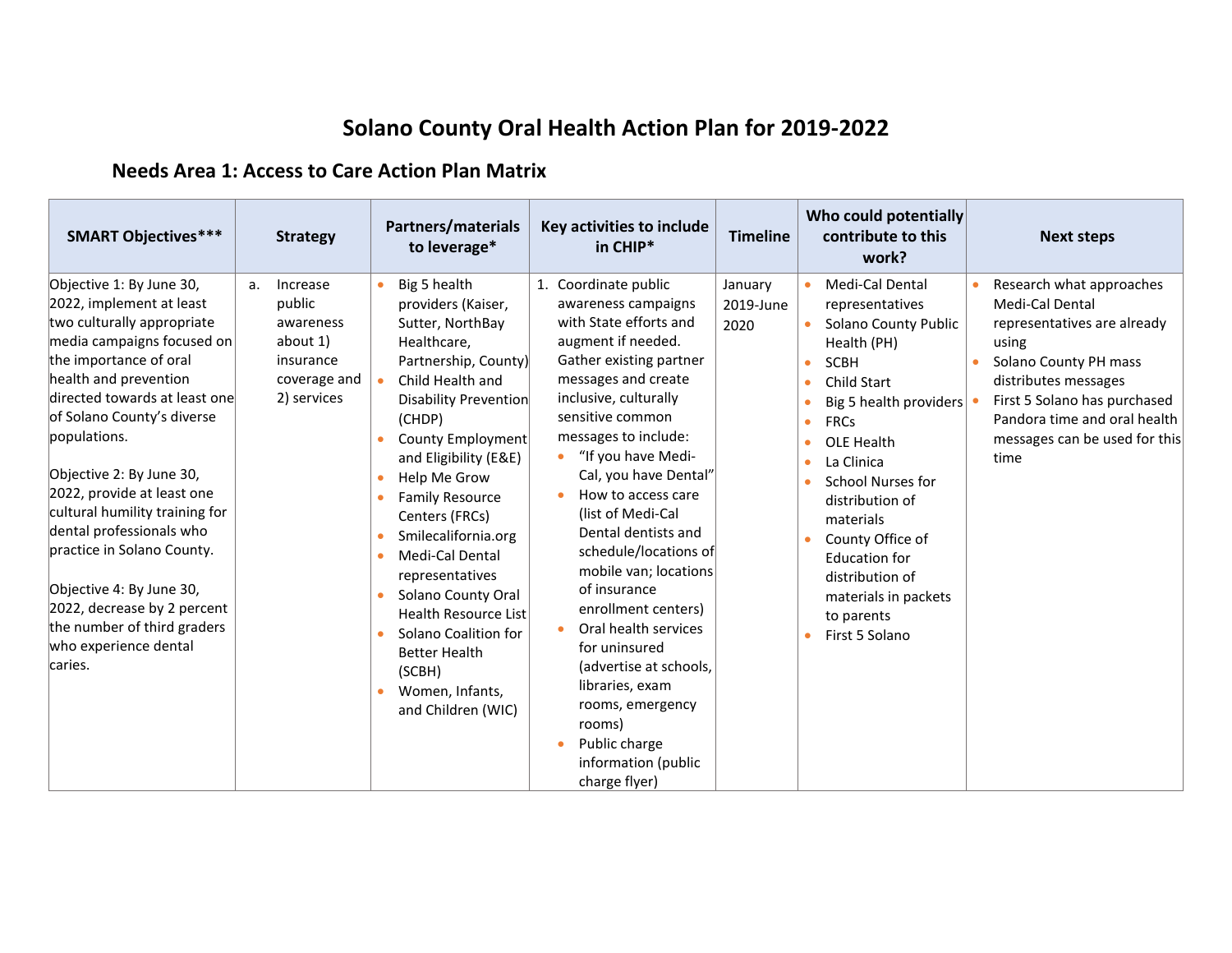| <b>SMART Objectives***</b> |                | <b>Strategy</b>                                                                                                                                                                                             |                                                                                                                                     | <b>Partners/materials</b><br>to leverage*                                                                                                                                                                                                                                                                          | Key activities to include<br>in CHIP*                                                                                                                                                                                                                                                                                 | <b>Timeline</b>                               |                                                               | Who could potentially<br>contribute to this<br>work?                                                                         |                                                                                                                                         | <b>Next steps</b>                                                                                                                                                                                                              |
|----------------------------|----------------|-------------------------------------------------------------------------------------------------------------------------------------------------------------------------------------------------------------|-------------------------------------------------------------------------------------------------------------------------------------|--------------------------------------------------------------------------------------------------------------------------------------------------------------------------------------------------------------------------------------------------------------------------------------------------------------------|-----------------------------------------------------------------------------------------------------------------------------------------------------------------------------------------------------------------------------------------------------------------------------------------------------------------------|-----------------------------------------------|---------------------------------------------------------------|------------------------------------------------------------------------------------------------------------------------------|-----------------------------------------------------------------------------------------------------------------------------------------|--------------------------------------------------------------------------------------------------------------------------------------------------------------------------------------------------------------------------------|
|                            | b.             | Increase<br>access to and<br>utilization of<br>dental<br>services for<br>the $1)$<br>uninsured or<br>2)<br>underinsured<br>and 3) those<br>who are<br>insured but do<br>not access<br>services /<br>have no | $\bullet$                                                                                                                           | Dr. Susan Clift<br>(potential resource<br>for encouraging<br>providers to work<br>with low-income<br>families)<br>E&E<br>Help Me Grow<br><b>SCBH</b><br>La Clinica<br>OLE Health<br>(resource list)<br>Solano County Oral<br>Health Resource List<br>Lists of clinics and                                          | 1. Encourage insurance<br>enrollment centers to<br>engage in culturally<br>sensitive warm hand-<br>offs to dental providers<br>2. Maintain updated list of<br>dentists who accept<br>Medi-Cal Dental,<br>including information<br>on:<br>Whether they are<br>$\bullet$<br>accepting new<br>patients<br>Wait list time | Ongoing<br>Ongoing,<br>quarterly<br>check-ins | $\bullet$<br>$\bullet$<br>$\bullet$<br>$\bullet$<br>$\bullet$ | SCBH<br>OLE Health<br>La Clinica<br><b>FRCs</b><br>Help Me Grow<br>Solano County PH<br>SCBH<br>OLE Health<br>Medi-Cal Dental |                                                                                                                                         | Bring partners together to<br>understand current referral<br>practices and create<br>blueprint of common<br>protocol<br>Combine existing resource<br>lists (Medi-Cal Dental, Public<br>Health and SCBH have<br>resource lists) |
|                            | provider**     |                                                                                                                                                                                                             | dentists accepting<br>Medi-Cal Dental<br>Smilecalifornia.org<br>Medi-Cal Dental<br>representatives<br>Napa/Solano Dental<br>Society | Levels of service<br>provided, including<br>specialized pediatric<br>services<br>3. Increase providers'<br>willingness to accept<br>Medi-Cal Dental<br>recipients by addressing<br>concerns:<br>Reimbursement rate<br>$\bullet$<br><b>Billing challenges</b><br>$\bullet$<br>High rate of no<br>$\bullet$<br>shows | January-<br>June 2019                                                                                                                                                                                                                                                                                                 |                                               | Medi-Cal Dental<br>Representatives<br>• OLE Health            | $\bullet$<br>$\bullet$                                                                                                       | Develop a collaborative<br>strategy with Medi-Cal Dental<br>OLE Health can present/<br>advocate at Napa/Solano<br><b>Dental Society</b> |                                                                                                                                                                                                                                |
|                            | $\mathsf{C}$ . | Increase oral<br>health<br>providers'<br>access to<br>cultural<br>competency<br>training                                                                                                                    |                                                                                                                                     | California Pan-<br><b>Ethnic Health</b><br><b>Network</b><br>State of Virginia<br>Oral Health<br>Coalition                                                                                                                                                                                                         | 4. Train oral health<br>providers, insurance<br>enrollment staff, and<br>others how to engage in<br>trauma informed,<br>dignified, humanistic<br>care                                                                                                                                                                 | January-<br>June 2019                         | $\bullet$<br>$\bullet$                                        | OLE Health<br>Solano County PH                                                                                               | $\bullet$                                                                                                                               | <b>Explore use of National CLAS</b><br>(Culturally and Linguistically<br>Appropriate Services)<br>Standards and resources<br>from UC Berkeley for training                                                                     |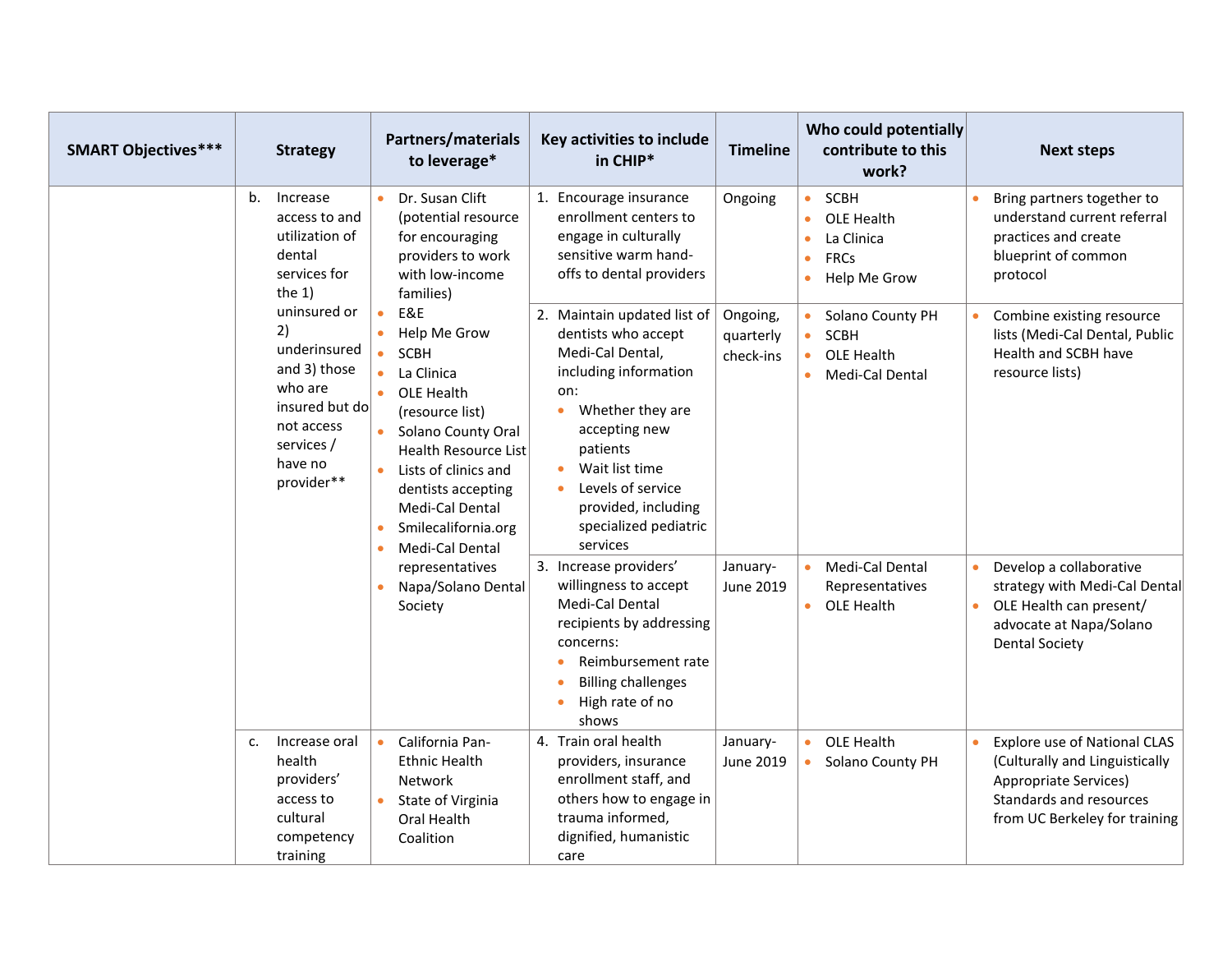| <b>SMART Objectives***</b> | <b>Strategy</b> | Partners/materials<br>to leverage* | Key activities to include<br>in CHIP* | <b>Timeline</b> | Who could potentially<br>contribute to this<br>work? | <b>Next steps</b> |
|----------------------------|-----------------|------------------------------------|---------------------------------------|-----------------|------------------------------------------------------|-------------------|
|                            |                 | educational                        |                                       |                 |                                                      |                   |
|                            |                 | curriculum                         |                                       |                 |                                                      |                   |
|                            |                 | <b>National CLAS</b>               |                                       |                 |                                                      |                   |
|                            |                 | (Culturally and                    |                                       |                 |                                                      |                   |
|                            |                 | Linguistically                     |                                       |                 |                                                      |                   |
|                            |                 | Appropriate                        |                                       |                 |                                                      |                   |
|                            |                 | Services) Standards                |                                       |                 |                                                      |                   |
|                            |                 | UC Berkeley                        |                                       |                 |                                                      |                   |
|                            |                 | (contracting with                  |                                       |                 |                                                      |                   |
|                            |                 | the State to provide $ $           |                                       |                 |                                                      |                   |
|                            |                 | Technical Assistance               |                                       |                 |                                                      |                   |
|                            |                 | and training)                      |                                       |                 |                                                      |                   |

\*Generated by stakeholders at the October 24, 2018 and November 7, 2018 SOHAC meetings.

\*\*Prop 56 funding can support advocacy and assistance in coordination to increase utilization of services, but cannot fund direct billable services

\*\*\*Stakeholders and Solano County Public Health identified 5 Smart Objectives between July 23, 2019 to August 7, 2019. SMART objectives can be achieved from the work on multiple Need Areas and Strategies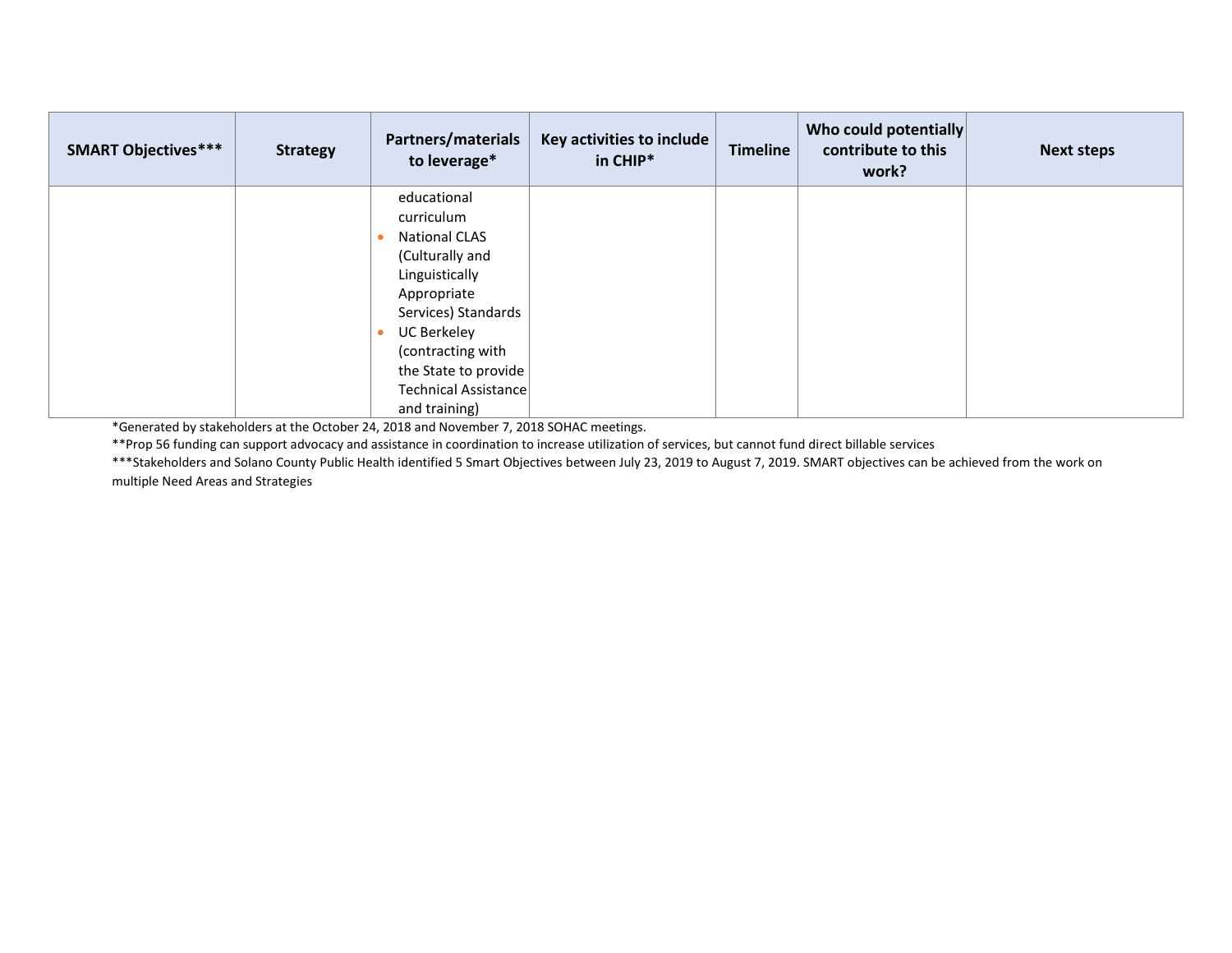| <b>SMART</b><br>Objectives***                                                                                                                                                                         | <b>Strategy</b>                                                                                                                                                                                  | Partners/materials to<br>leverage*                                                                                                                                                                                                                                                                                               | Key activities to include in<br>CHIP*                                                                                                                                                                                                                                                                                            | <b>Timeline</b>                                                                          | Who could potentially<br>contribute to this work?                                                                                                        | <b>Next steps</b>                                                                                                                                                                                                                                                                                                                                                                   |
|-------------------------------------------------------------------------------------------------------------------------------------------------------------------------------------------------------|--------------------------------------------------------------------------------------------------------------------------------------------------------------------------------------------------|----------------------------------------------------------------------------------------------------------------------------------------------------------------------------------------------------------------------------------------------------------------------------------------------------------------------------------|----------------------------------------------------------------------------------------------------------------------------------------------------------------------------------------------------------------------------------------------------------------------------------------------------------------------------------|------------------------------------------------------------------------------------------|----------------------------------------------------------------------------------------------------------------------------------------------------------|-------------------------------------------------------------------------------------------------------------------------------------------------------------------------------------------------------------------------------------------------------------------------------------------------------------------------------------------------------------------------------------|
| Objective 3: By June 30,<br>2022, at least one home<br>visiting program or<br>primary care clinic will<br>adopt a standard or<br>protocol to integrate oral<br>health into their routine<br>practice. | a. Increase the<br>capacity of<br>healthcare and<br>social service<br>providers to<br>integrate oral<br>health into<br>their home<br>visits and/or<br>other types of<br>visits/<br>appointments* | Employment and<br>٠<br>Eligibility (E&E)<br><b>Family Resource</b><br>$\bullet$<br>Centers (FRCs)<br>Women, Infants, and<br>Children (WIC)<br>Child Health and<br>٠<br><b>Disability Prevention</b><br>(CHDP)<br>Home visiting<br>programs<br>Smilecalifornia.org<br>Solano College's<br>fluoride varnish<br>training procedures | Provide training and<br> 1.<br>information to providers<br>about doing a "Lift the Lip<br>Check" for oral health<br>problems, referring to oral<br>health providers, and<br>applying fluoride varnish<br>during medical visits and<br>public health nursing visits<br>in homes                                                   | July 2019-<br><b>June 2020</b><br>- Pilot<br>July 2020-<br><b>June 2021</b><br>Implement | <b>Registered Dental</b><br>Hygienists (RDHs)<br>Solano College Child<br>Development Center<br><b>Child Start</b><br>Solano County Public<br>Health (PH) | Solano College nurse<br>developed list of<br>procedures for training<br>others to apply fluoride<br>varnish; will share with<br>local RDH and finalize<br>Local RDH can do<br>trainings/<br>demonstrations targeting<br>non-dental providers<br>allowed to apply fluoride<br>varnish (RDA, RDH, Med.<br>Assistants, MDs,<br>Dentists, Dental<br>Assistants, RNs, LVNs,<br>NPs, PAs) |
|                                                                                                                                                                                                       |                                                                                                                                                                                                  |                                                                                                                                                                                                                                                                                                                                  | Train healthcare and social<br>$\overline{2}$<br>service providers to<br>integrate inclusive and<br>culturally sensitive oral<br>health messages and<br>discussions into their<br>programs (including County<br>E&E, Child Welfare, Nurse<br>Family Partnership, Healthy<br>Families America, Black<br>Infant Health, WIC, FRCs) | July 2019-<br><b>June 2020</b>                                                           | Solano County PH<br>Solano College<br>Nurse Family Partnership<br>The Big 5 health providers                                                             | Build upon the Smile,<br>California Campaign<br>messaging<br>Standardize messages<br>across partners (e.g.,<br>Child Start, WIC, Healthy<br>Families America hospital<br>systems)                                                                                                                                                                                                   |

## **Need Area 2: System Navigation/Integration Action Plan Matrix**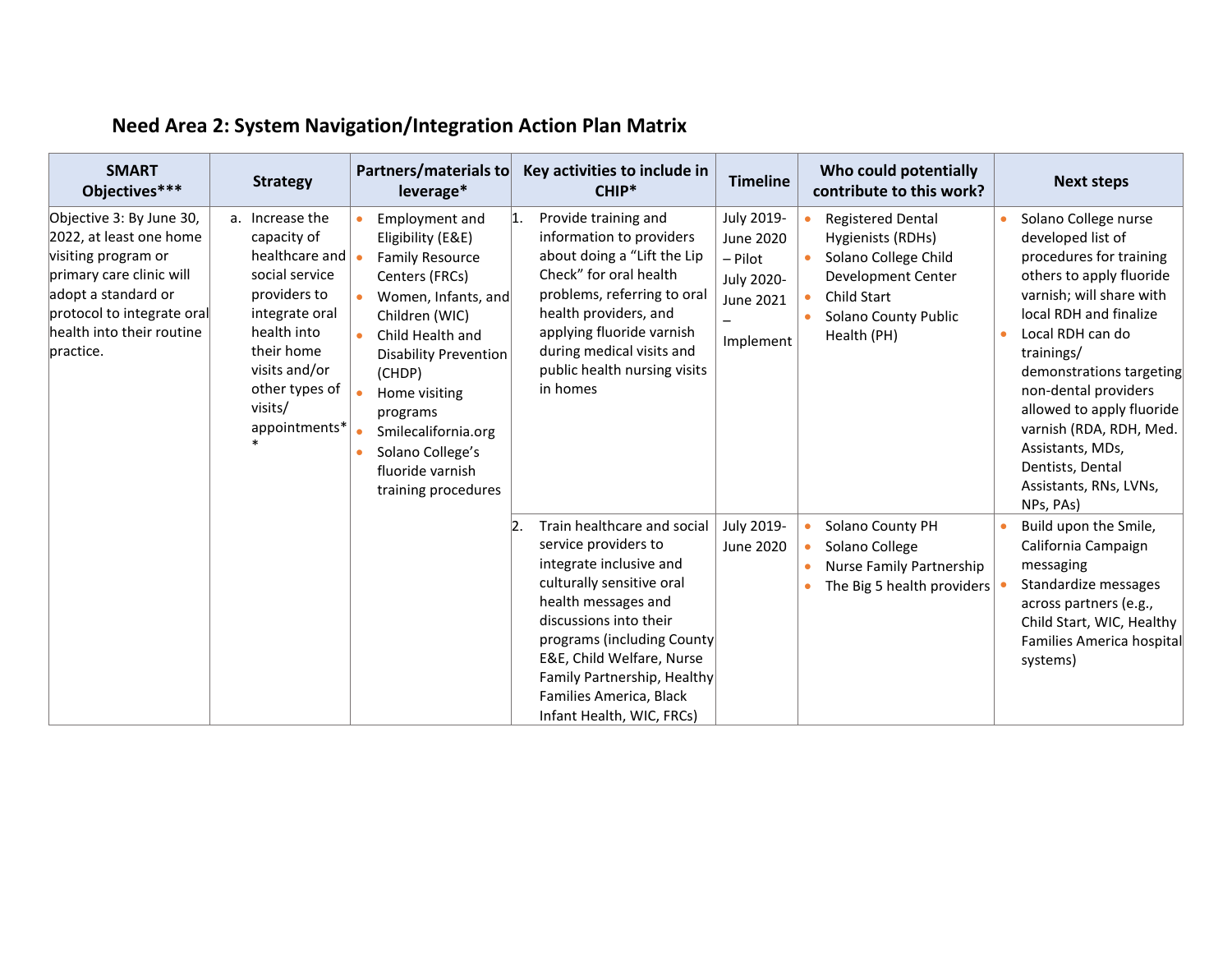| <b>SMART</b><br>Objectives*** | <b>Strategy</b>                                                                       | Partners/materials to<br>leverage*                                                                                                                                                                                                                                                                                                                           | Key activities to include in<br>CHIP*                                                                                                                                                                                                                                             | <b>Timeline</b>                | Who could potentially<br>contribute to this work?                                                                           | <b>Next steps</b>                                                                                                    |
|-------------------------------|---------------------------------------------------------------------------------------|--------------------------------------------------------------------------------------------------------------------------------------------------------------------------------------------------------------------------------------------------------------------------------------------------------------------------------------------------------------|-----------------------------------------------------------------------------------------------------------------------------------------------------------------------------------------------------------------------------------------------------------------------------------|--------------------------------|-----------------------------------------------------------------------------------------------------------------------------|----------------------------------------------------------------------------------------------------------------------|
|                               | b. Increase the<br>number of<br>cross-referrals<br>made between<br>service<br>systems | Help Me Grow<br>$\bullet$<br>Solano Coalition for<br>Better Health (SCBH)<br>E&E<br>$\bullet$<br>Lists of clinics and<br>$\bullet$<br>dentists accepting<br>Medi-Cal Dental (e.g.<br>Smile, California<br>website, etc.)<br><b>FRCs</b><br>$\bullet$<br>Solano Oral Health<br>Resource List<br>Smilecalifornia.org<br>$\bullet$<br>Solano Cares<br>$\bullet$ | 3.<br>Encourage and support<br>agencies to: a) use an up-<br>to-date resource list of<br>dentists accepting Medi-Cal<br>Dental; and b) in a<br>culturally sensitive manner,<br>ask callers if they have<br>dental insurance, a dental<br>provider, and if they need a<br>referral | July 2019-<br><b>June 2020</b> | First 5 Solano:<br>coordination with Help<br>Me Grow<br><b>FRCs</b><br><b>WIC</b><br>SCBH<br>$\bullet$                      | Combine existing<br>resource lists<br>Gain understanding of<br>E&E referral process                                  |
|                               |                                                                                       |                                                                                                                                                                                                                                                                                                                                                              | 14<br>Develop a common<br>protocol for connecting<br>people to dental insurance<br>and oral health services<br>and train providers to<br>implement this protocol                                                                                                                  | January-<br><b>June 2019</b>   | Solano Oral Health<br><b>Advisory Committee</b><br><b>Family Health Services</b><br>Dental<br>County Office of<br>Education | Bring partners together<br>to understand current<br>referral practices and<br>create blueprint of<br>common protocol |
|                               | c. Increase<br>system                                                                 | SCBH<br>$\bullet$<br>Help Me Grow<br>$\bullet$                                                                                                                                                                                                                                                                                                               | 5. Train E&E workers to<br>provide culturally sensitive                                                                                                                                                                                                                           | January-<br>June 2019          | Solano County PH<br><b>CHDP</b><br>$\bullet$                                                                                | Gain understanding of<br>E&E referral process and                                                                    |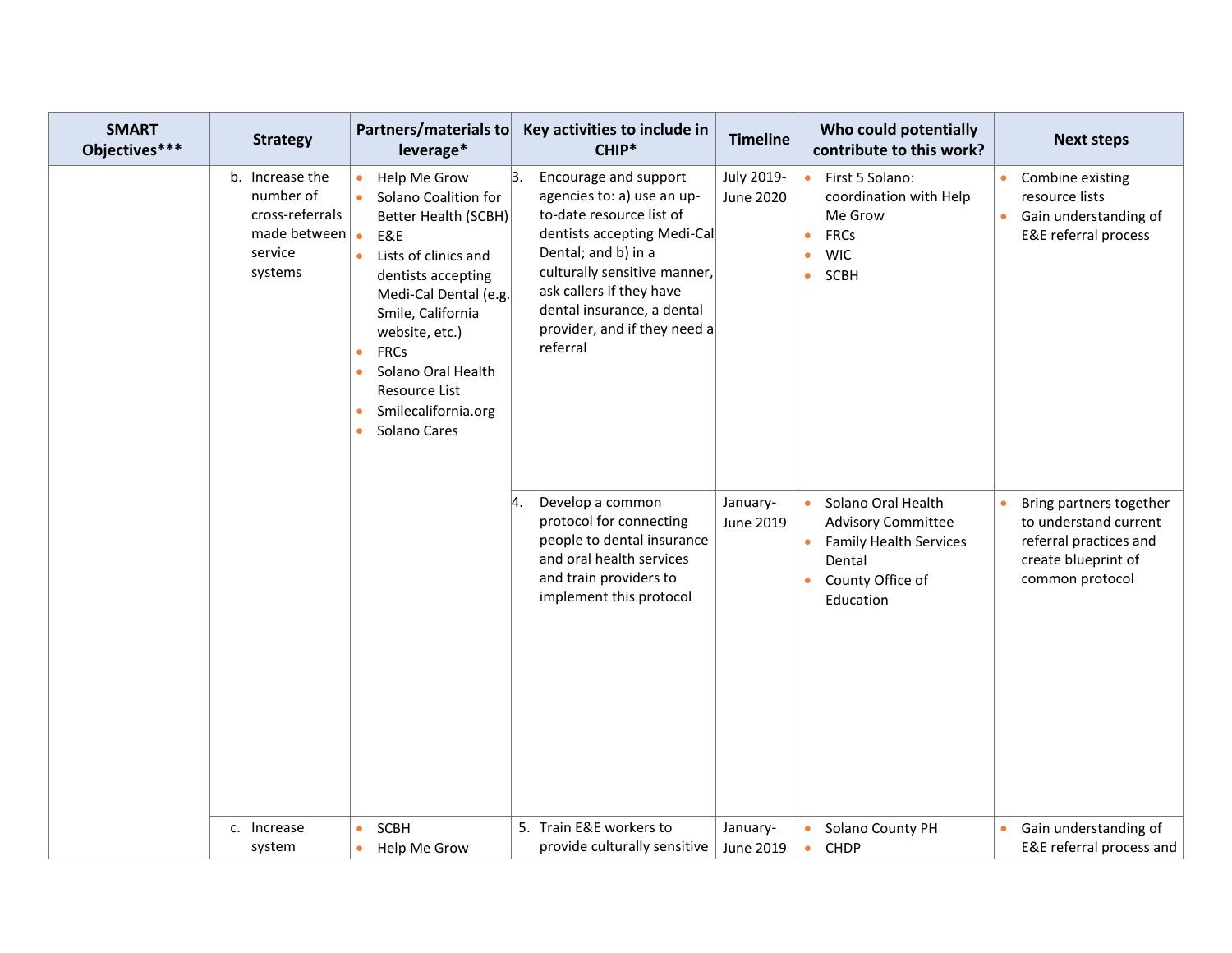| <b>SMART</b><br>Objectives*** | <b>Strategy</b>                                                                                             | <b>Partners/materials to</b><br>leverage*                                                                                                                                                                                          | Key activities to include in<br>CHIP*                                                                                                                           | <b>Timeline</b>                | Who could potentially<br>contribute to this work? | <b>Next steps</b>                                                                                                                                                                                                           |
|-------------------------------|-------------------------------------------------------------------------------------------------------------|------------------------------------------------------------------------------------------------------------------------------------------------------------------------------------------------------------------------------------|-----------------------------------------------------------------------------------------------------------------------------------------------------------------|--------------------------------|---------------------------------------------------|-----------------------------------------------------------------------------------------------------------------------------------------------------------------------------------------------------------------------------|
|                               | navigation<br>support                                                                                       | E&E<br>$\bullet$<br><b>FRCs</b><br>$\bullet$                                                                                                                                                                                       | navigation support to their<br>clients, if needed                                                                                                               |                                | Child Start                                       | current system<br>navigation services                                                                                                                                                                                       |
|                               | services for<br>oral health<br>(including<br>expansion of<br>existing<br>navigation<br>support<br>services) |                                                                                                                                                                                                                                    | 6. Train front office staff at<br>Medi-Cal Dental providers<br>to offer culturally sensitive<br>navigation support for<br>families                              | January<br>2019 - June<br>2022 | OLE Health<br>$\bullet$                           | <b>TBD</b><br>$\bullet$                                                                                                                                                                                                     |
|                               |                                                                                                             |                                                                                                                                                                                                                                    | 7. Refer persons needing care<br>to existing system<br>navigation services, if<br>needed                                                                        | Ongoing                        | Service providers<br>Help Me Grow<br><b>FRCs</b>  | Identify current system<br>$\bullet$<br>navigation systems that<br>already exist and that<br>can support all of Solano                                                                                                      |
|                               | d. Increase the<br>number of<br>cross-sector<br>collaboratives<br>with oral<br>health on their<br>agenda    | Solano Kids Thrive<br>$\bullet$<br>Napa Solano Dental<br>Society<br><b>Existing convenings</b><br>$\bullet$<br>of providers (e.g.,<br>Medi-Cal Dental,<br>FQHCs, and/or<br>CHDP)<br><b>Dental Directors</b><br>Peer Network Clinic | 8. Convene key oral health<br>and medical providers<br>within Solano County to<br>determine/define roles and<br>increase efficiency in the<br>provision of care | Ongoing                        | Solano Oral Health<br><b>Advisory Committee</b>   | Attend yearly<br>professional<br>development trainings<br>for doctors<br>Connect to Dr.<br>$\bullet$<br>Danzeisen, MD (Site<br>Chief for Kaiser in<br>Fairfield)<br>Search for and attend<br>$\bullet$<br>existing meetings |
|                               |                                                                                                             | Consortium<br>Solano County<br><b>Medical Society</b><br>Private practice<br>providers<br>Big 5 health<br>providers<br><b>School Boards</b>                                                                                        | 9. Encourage existing cross-<br>sector collaboratives (e.g.,<br>Solano Kids Thrive) to put<br>oral health on their agenda                                       | <b>TBD</b>                     | <b>TBD</b>                                        | <b>TBD</b>                                                                                                                                                                                                                  |

\*Generated by stakeholders at the October 24, 2018 and November 7, 2018 SOHAC meetings.

\*\*Prop 56 funding can support advocacy and assistance in coordination to increase utilization of services, but cannot fund direct billable services

\*\*\*Stakeholders and Solano County Public Health identified 5 Smart Objectives between July 23, 2019 to August 7, 2019. SMART objectives can be achieved from the work on multiple Need Areas and Strategies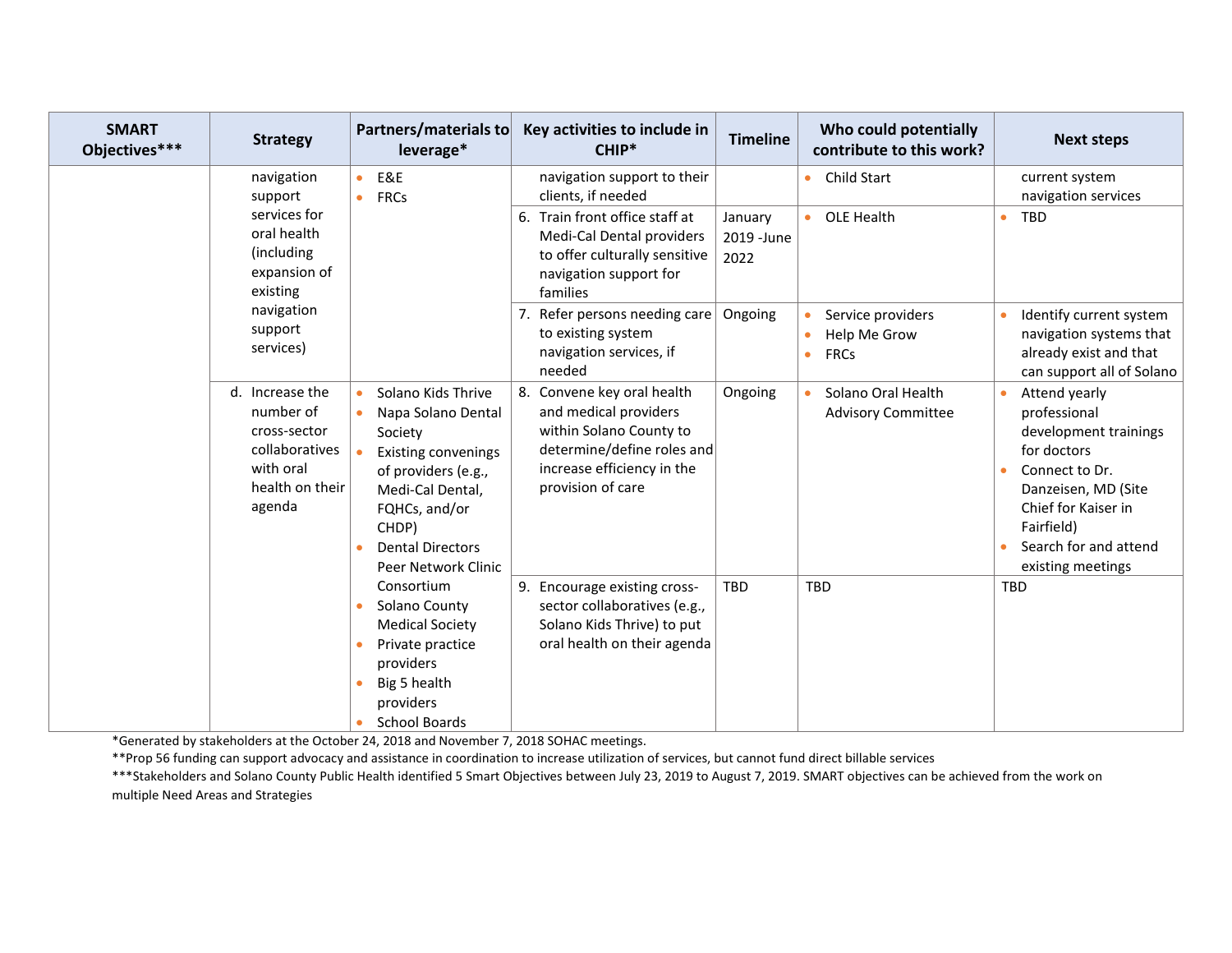| <b>SMART</b><br>Objectives***                                                                                                                                                                                                                                                                                                                                                                                                                                                                                                                                       | <b>Strategy</b>                                                                   | <b>Partners/materials to</b><br>leverage*                                                                                                                                                                                                                                                                                                                                                                                                                                                                                                                                                                                                                     | Key activities to include in<br>CHIP*                                                                                                                                                                                                                                                                                                                                                                                                                                                                                                                                                                                                                                                                                                                                                                                                         | <b>Timeline</b>            | Who could potentially<br>contribute to this work?                                                                            | <b>Next steps</b>                                                                                 |
|---------------------------------------------------------------------------------------------------------------------------------------------------------------------------------------------------------------------------------------------------------------------------------------------------------------------------------------------------------------------------------------------------------------------------------------------------------------------------------------------------------------------------------------------------------------------|-----------------------------------------------------------------------------------|---------------------------------------------------------------------------------------------------------------------------------------------------------------------------------------------------------------------------------------------------------------------------------------------------------------------------------------------------------------------------------------------------------------------------------------------------------------------------------------------------------------------------------------------------------------------------------------------------------------------------------------------------------------|-----------------------------------------------------------------------------------------------------------------------------------------------------------------------------------------------------------------------------------------------------------------------------------------------------------------------------------------------------------------------------------------------------------------------------------------------------------------------------------------------------------------------------------------------------------------------------------------------------------------------------------------------------------------------------------------------------------------------------------------------------------------------------------------------------------------------------------------------|----------------------------|------------------------------------------------------------------------------------------------------------------------------|---------------------------------------------------------------------------------------------------|
| Objective 1: By June<br>30, 2022, implement<br>at least two culturally<br>appropriate media<br>campaigns focused<br>on the importance of<br>oral health and<br>prevention directed<br>towards at least one<br>of Solano County's<br>diverse populations.<br>Objective 4: By June 30,<br>$2022$ , decrease by 2<br>percent the number of<br>third graders who<br>experience dental<br>caries.<br>Objective 5: By June 30,<br>$2022$ , increase by 10<br>percent the number of<br>returned Kindergarten<br>Oral Health Assessments<br>(KOHA) within Solano<br>County. | Increase<br>a.<br>public<br>awareness<br>about oral<br>health<br>and<br>nutrition | Hospitals<br>$\bullet$<br><b>Planned Parenthood</b><br>$\bullet$<br>Schools/preschools<br>$\bullet$<br>Child Health and<br>$\bullet$<br><b>Disability Prevention</b><br>(CHDP)<br>Comprehensive<br>$\bullet$<br><b>Perinatal Services</b><br>Program (CPSP)<br>Women, Infants, and<br>Children (WIC)<br>Food pantries<br>$\bullet$<br>Home visiting<br>$\bullet$<br>programs<br>Smilecalifornia.org<br>Solanocares.org<br>$\bullet$<br><b>Centers for Disease</b><br>$\bullet$<br>Control (CDC)<br>Child Start (Head<br>$\bullet$<br>Start) curriculum<br><b>Family Resource</b><br>$\bullet$<br>Centers (FRCs)<br>County Office of<br>$\bullet$<br>Education | 5. Coordinate public awareness<br>campaigns with State efforts<br>and augment if needed.<br>Develop core oral health /<br>nutrition messages "Oral<br>health 101 - top 5 facts".<br>Test messaging with focus<br>groups; target<br>appropriately (parents,<br>children [by age group], by<br>city)<br>Deliver at school settings:<br>school presentations to<br>parents (back to school<br>night, PTA); presentations<br>to school-age children and<br>preschoolers (Head Start,<br>Quality Rating and<br><b>Improvement System</b><br>[QRIS] network);<br>Deliver at medical settings:<br>hospitals (add media to the<br>First 5 Solano New Parent<br>Kit); at Planned<br>Parenthood; at insurance<br>enrollment centers; at<br>doctors' offices;<br>informative videos in<br>waiting rooms (WIC, health<br>care provider offices,<br>FRCs). | April<br>2019-June<br>2021 | First 5 Solano<br><b>WIC</b><br>Solano County Public<br>Health (PH)<br><b>School Nurses for</b><br>distribution of materials | Gather existing<br>handouts, including<br>WIC booklet ("What to<br>do at Home on Oral<br>Health") |

## **Need Area 3: Oral Health and Nutrition Education and Promotion Action Plan Matrix**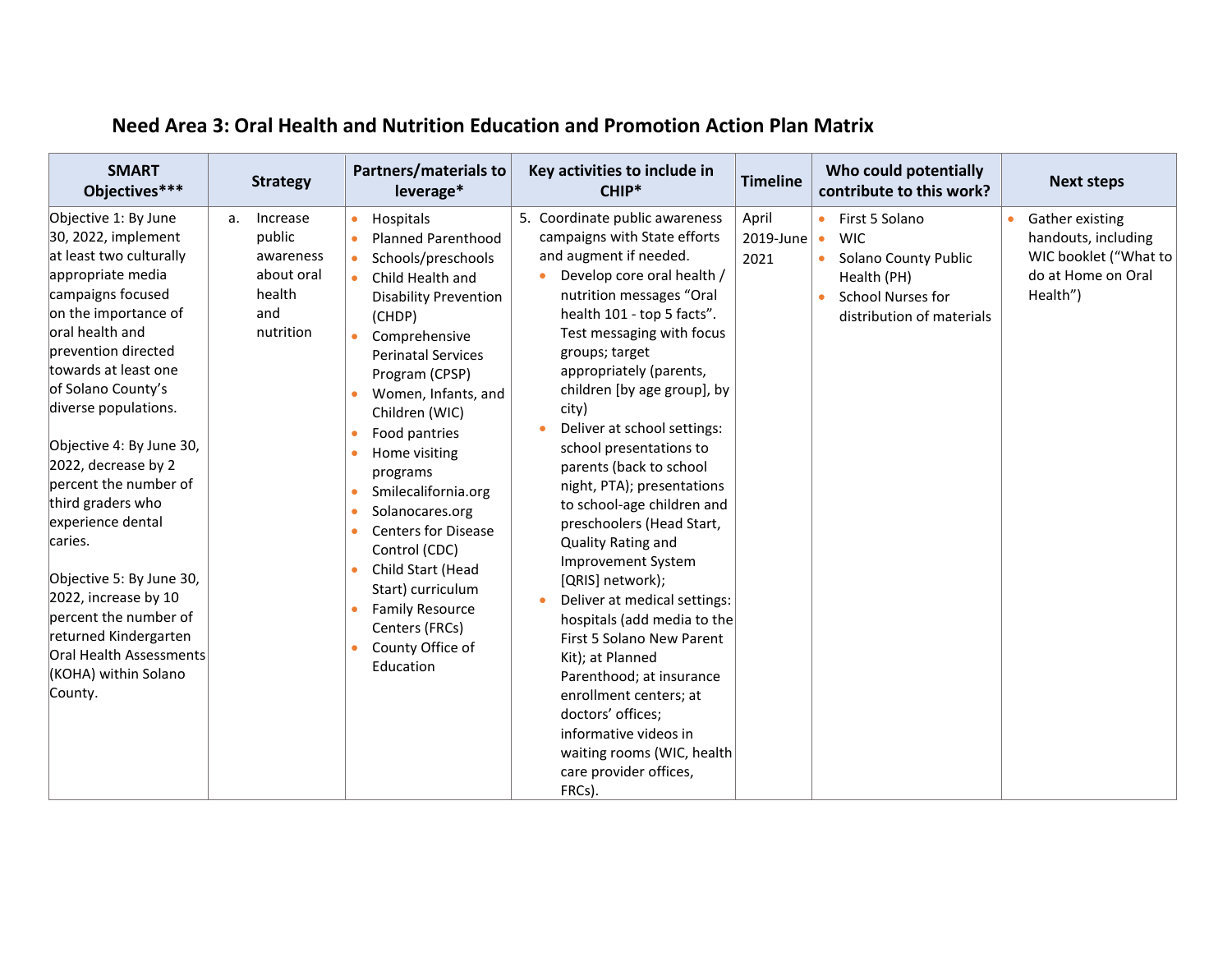| <b>SMART</b><br>Objectives*** | <b>Strategy</b>                                         | <b>Partners/materials to</b><br>leverage*                                                                                                                                                                                                                                                                                                                                                                                                                                                                                              | Key activities to include in<br>CHIP*                                                                                                                                                                                                                                                                                                                                                                                                                                                                                                                                                                                                                | <b>Timeline</b>                                    | Who could potentially<br>contribute to this work?                                                                                                                                                                                                                                                                                | <b>Next steps</b>                                                                                                                                                                                                                                                                                                                                                                                                                                                                                                |
|-------------------------------|---------------------------------------------------------|----------------------------------------------------------------------------------------------------------------------------------------------------------------------------------------------------------------------------------------------------------------------------------------------------------------------------------------------------------------------------------------------------------------------------------------------------------------------------------------------------------------------------------------|------------------------------------------------------------------------------------------------------------------------------------------------------------------------------------------------------------------------------------------------------------------------------------------------------------------------------------------------------------------------------------------------------------------------------------------------------------------------------------------------------------------------------------------------------------------------------------------------------------------------------------------------------|----------------------------------------------------|----------------------------------------------------------------------------------------------------------------------------------------------------------------------------------------------------------------------------------------------------------------------------------------------------------------------------------|------------------------------------------------------------------------------------------------------------------------------------------------------------------------------------------------------------------------------------------------------------------------------------------------------------------------------------------------------------------------------------------------------------------------------------------------------------------------------------------------------------------|
|                               | b.<br>Increase<br>access to oral<br>health<br>education | La Clinica oral health<br>education<br>$\bullet$<br>Home visiting<br>programs<br>Child Start (Head<br>$\bullet$<br>Start) curriculum<br>Smile in Style<br>curriculum<br>Vallejo School District<br><b>Nutrition Education</b><br>and Obesity<br>Prevention (NEOP)<br>materials<br>County Office of<br><b>Education &amp; Solano</b><br><b>Quality Counts</b><br>University of<br>$\bullet$<br>California, San<br>Francisco (UCSF)<br>Technical Assistance<br>(e.g., UCSF instructor<br>guidebook for<br>teaching about oral<br>health) | 6. Integrate inclusive, culturally<br>sensitive oral health and<br>nutrition education into home<br>visiting programs<br>7. Embed inclusive, culturally<br>sensitive oral health and<br>nutrition curriculum into child<br>care settings, preschools, and<br>early elementary grades (e.g.,<br>1 hr per semester; offer<br>curriculum similar to Head<br>Start or Smile in Style; use<br><b>Nutrition Education and</b><br><b>Obesity Prevention [NEOP]</b><br>design or something similar<br>and insert oral health<br>education component at other<br>school districts; incorporate<br>disclosure tabs into oral health<br>education for children) | July 2020-<br>June 2021<br>July 2020-<br>June 2021 | Solano County PH<br>$\bullet$<br>Child Start<br>$\bullet$<br>Maternal Child and<br><b>Adolescent Health</b><br>(MCAH)<br>Nurse Family Partnership<br>Solano County PH<br>Child Start<br>$\bullet$<br>County Office of<br>$\bullet$<br>Education<br>First 5 Solano<br>Solano Community<br>College (Early Childhood<br>Curriculum) | TBD<br>Inquire about<br>$\bullet$<br>integrating oral health<br>component into<br>curriculum for<br>students at Solano<br>College studying Early<br><b>Childhood Education</b><br>(ECE)<br>ECE providers will<br>coordinate with one<br>another to incorporate<br>oral health education<br>into ECE classrooms<br>Work with UCSF to<br>identify existing<br>evidence-based<br>curricula<br>Work with County<br>Office of Education to<br>implement education<br>program in each<br>district<br>Work with First 5 |
|                               |                                                         |                                                                                                                                                                                                                                                                                                                                                                                                                                                                                                                                        |                                                                                                                                                                                                                                                                                                                                                                                                                                                                                                                                                                                                                                                      |                                                    |                                                                                                                                                                                                                                                                                                                                  | Solano to potentially<br>include an oral health<br>component in Pre-K<br>Academies for the<br>2021-22 fiscal year                                                                                                                                                                                                                                                                                                                                                                                                |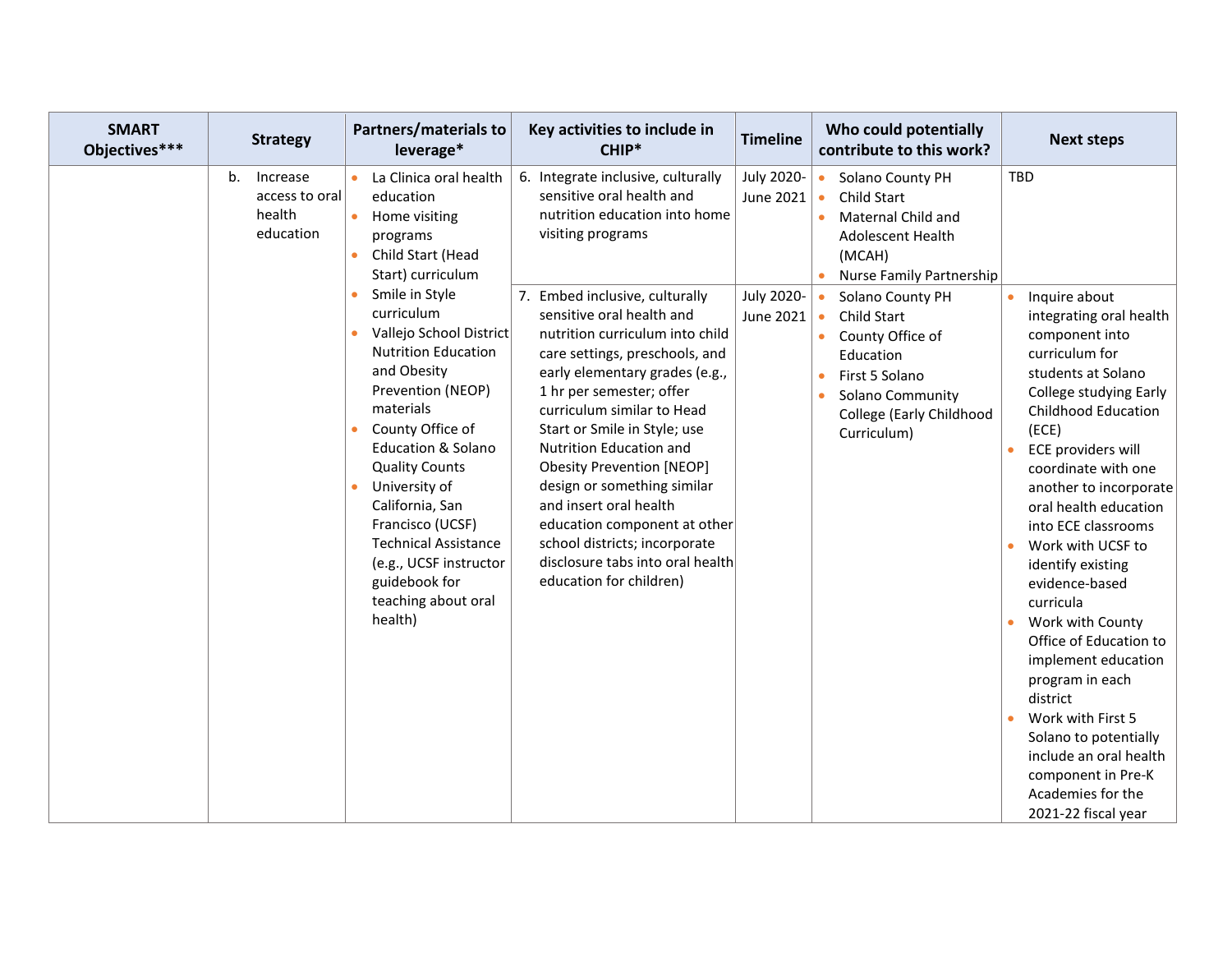| <b>SMART</b><br>Objectives*** | <b>Strategy</b>                                                                                                                          | <b>Partners/materials to</b><br>leverage*                                                                                                                                                                                             | Key activities to include in<br>CHIP*                                                                                                                                                                                                                                                                                                                      | <b>Timeline</b>            | Who could potentially<br>contribute to this work?                                                                                                                                                          | <b>Next steps</b>                                                                                                                                                                                                                                                                                                                                                                                                                                                                                                           |
|-------------------------------|------------------------------------------------------------------------------------------------------------------------------------------|---------------------------------------------------------------------------------------------------------------------------------------------------------------------------------------------------------------------------------------|------------------------------------------------------------------------------------------------------------------------------------------------------------------------------------------------------------------------------------------------------------------------------------------------------------------------------------------------------------|----------------------------|------------------------------------------------------------------------------------------------------------------------------------------------------------------------------------------------------------|-----------------------------------------------------------------------------------------------------------------------------------------------------------------------------------------------------------------------------------------------------------------------------------------------------------------------------------------------------------------------------------------------------------------------------------------------------------------------------------------------------------------------------|
|                               |                                                                                                                                          |                                                                                                                                                                                                                                       | 8. Research school wellness<br>policies to determine where<br>there is or could be a policy<br>about providing oral health<br>education                                                                                                                                                                                                                    | March<br>2019-July<br>2019 | Solano County PH<br>County Office of<br>Education<br>First 5 Solano<br>$\bullet$                                                                                                                           | Research each school<br>district's wellness<br>policy and plan of<br>reach (including<br>County Office of<br>Education's policy)                                                                                                                                                                                                                                                                                                                                                                                            |
|                               |                                                                                                                                          |                                                                                                                                                                                                                                       | Develop train-the-trainer<br>9.<br>programs to provide inclusive,<br>culturally sensitive oral health<br>education in a variety of<br>organizations that have<br>community contact                                                                                                                                                                         | July 2020-<br>June 2022    | Solano County PH<br>County Office of<br>Education                                                                                                                                                          | Explore offering a<br>training program or<br>workshop at County<br>Office of Education                                                                                                                                                                                                                                                                                                                                                                                                                                      |
|                               | Integrate<br>c.<br>nutrition and<br>oral health<br>wellness<br>policies into<br>schools, child<br>care<br>programs,<br>and<br>workplaces | Chamber of<br>$\bullet$<br>Commerce<br>$\bullet$<br><b>County Employee</b><br><b>Wellness Committee</b><br>$\bullet$<br><b>Dental Society</b><br><b>Board of Trustees</b><br><b>Board of Supervisors</b><br>School Board<br>$\bullet$ | 10. Encourage and support<br>universal participation in the<br>Kindergarten Oral Health<br>Assessment (KOHA)<br>Explore the feasibility of<br>oral health providers<br>volunteering at<br>underresourced schools to<br>conduct on-site exams to<br>complete the KOHAs<br>Partner with<br>$\bullet$<br>superintendents to stress<br>the importance of KOHAs | July 2019-<br>June 2021    | OLE Health<br>$\bullet$<br><b>Local Registered Dental</b><br>Hygienist (RDH)<br>Solano County PH<br>California Department of<br>Education<br>California Department of<br>$\bullet$<br><b>Public Health</b> | OLE Health reached<br>out to Dr. Kumar about<br>strategies other<br>jurisdictions have used<br>to improve the<br>completion rate of the<br><b>KOHA</b><br>OLE Health and local<br>RDH will work on<br>recruiting volunteers<br>to complete KOHA<br>(may require<br>fingerprinting)<br>Announce importance<br>of KOHA via<br>superintendents<br>meetings (some<br>districts July 2019-June<br>2020 and the<br>remaining districts July<br>2020-June 2021)<br>Connect with Vallejo<br>SD to assess their<br>strategy for 100% |